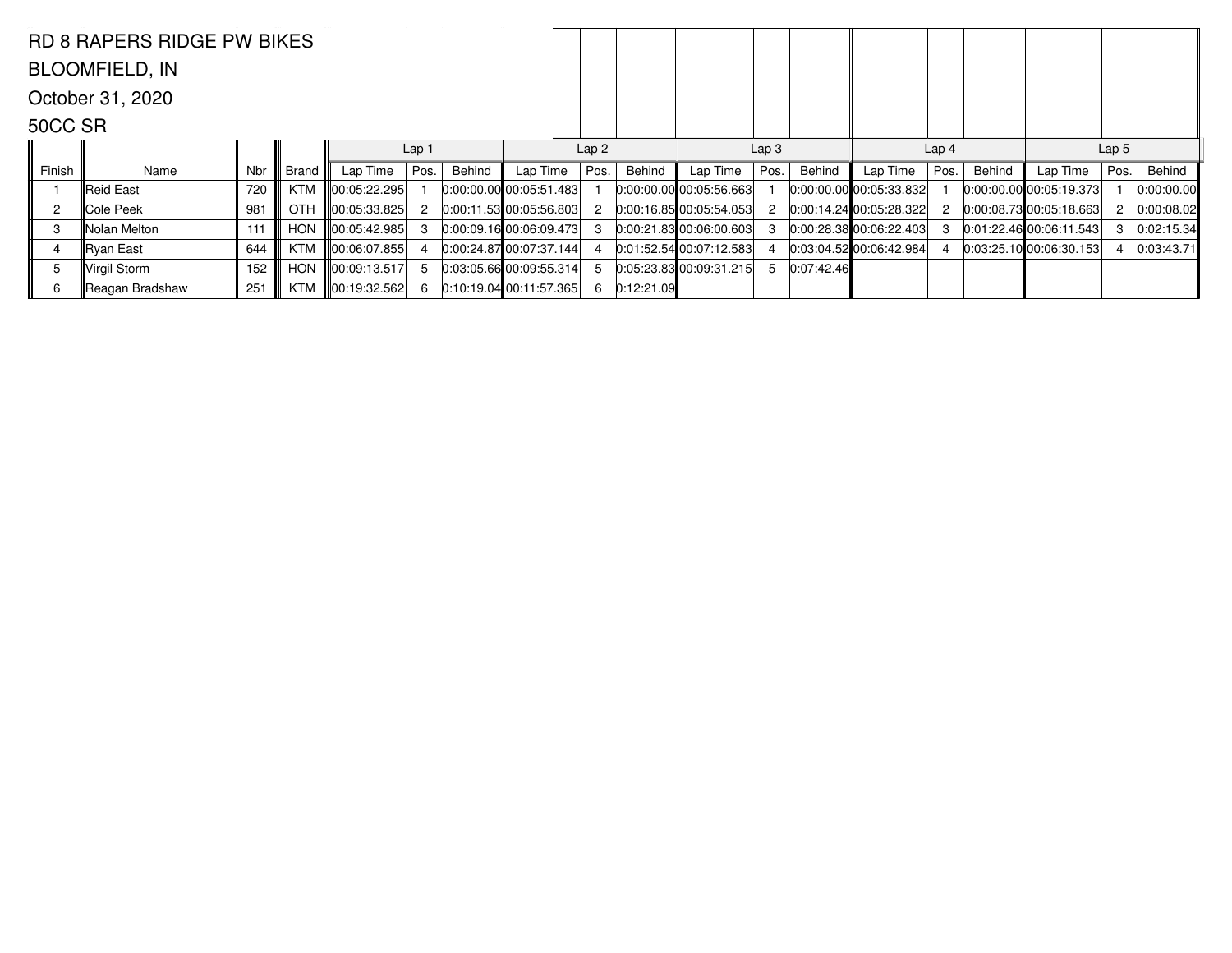|         | <b>RD 8 RAPERS RIDGE PW BIKES</b> |     |              |                          |                  |        |                           |                  |            |                             |                  |            |                           |                  |            |                         |      |            |  |
|---------|-----------------------------------|-----|--------------|--------------------------|------------------|--------|---------------------------|------------------|------------|-----------------------------|------------------|------------|---------------------------|------------------|------------|-------------------------|------|------------|--|
|         | <b>BLOOMFIELD, IN</b>             |     |              |                          |                  |        |                           |                  |            |                             |                  |            |                           |                  |            |                         |      |            |  |
|         | October 31, 2020                  |     |              |                          |                  |        |                           |                  |            |                             |                  |            |                           |                  |            |                         |      |            |  |
| 50CC JR |                                   |     |              |                          |                  |        |                           |                  |            |                             |                  |            |                           |                  |            |                         |      |            |  |
|         |                                   |     |              |                          | Lap <sub>1</sub> |        |                           | Lap <sub>2</sub> |            |                             | Lap <sub>3</sub> |            |                           | Lap <sub>4</sub> |            | Lap <sub>5</sub>        |      |            |  |
| Finish  | Name                              | Nbr | <b>Brand</b> | Lap Time                 | Pos.             | Behind | Lap Time                  | Pos.             | Behind     | Lap Time                    | Pos.             | Behind     | Lap Time                  | Pos.             | Behind     | Lap Time                | Pos. | Behind     |  |
|         | Cason Knecht                      | 555 | <b>HON</b>   | 00:06:18.396             |                  |        | $0:00:00.00$ 00:06:48.253 |                  |            | $0:00:00.00$ 00:07:09.704   |                  |            | $0:00:00.00$ 00:06:47.693 |                  |            | 0:00:00.00 00:06:49.743 |      | 0:00:00.00 |  |
| 2       | Gannon Pope                       | 612 | YAM          | ∥00:07:24.186            |                  |        | 0:00:14.77 00:08:10.504   |                  |            | 0.02:28.0400:07:53.374      |                  |            | 0.03:11.71 00.08:21.654   | 2                | 0.04:45.67 |                         |      |            |  |
| 3       | Weston Ford                       | 595 | <b>KTM</b>   | ∥00:07:09.416            |                  |        | 0:00:51.0200:08:30.864    |                  |            | 0:00:05.59 00:11:42.516     |                  |            | $0:00:06.72$ 00:07:14.263 | 3                | 0:02:47.34 |                         |      |            |  |
|         | Levi Livingston                   | 83  | <b>HON</b>   | 00:08:44.797             |                  |        | 0.00:33.63 00:09:03.604   |                  |            | $0:02:08.12$ 00:09:27.675   |                  |            | $0:03:48.01$ 00:07:42.143 |                  | 0:00:21.16 |                         |      |            |  |
| 5       | Wyatt Gibbs                       | 3   | YAM          | 00:08:11.166             |                  |        | $0.00:46.98$ 00:10:30.565 |                  |            | 0:00:53.3300:08:44.705      |                  |            | 0.00:03.64 00:09:05.584   | 5                | 0:01:33.80 |                         |      |            |  |
| 6       | Colton Southern                   | 27  | <b>SUZ</b>   | 00:11:45.428             |                  |        | 0:00:21.1500:09:17.345    |                  |            | 0.02:21.0400:09:34.074      | 6                | 0:03:10.41 |                           |                  |            |                         |      |            |  |
|         | ∥Rylan Hood                       | 550 | <b>HON</b>   | 00:11:24.278             |                  |        | 0.02:39.4800:10:27.135    |                  |            | $[0.00:48.64]$ 00:10:04.275 |                  | 0:01:18.84 |                           |                  |            |                         |      |            |  |
| 8       | Kutter Sorensen                   | 663 | KTM          | $\parallel$ 00:11:54.958 |                  |        | $0:00:09.53$ 00:11:06.575 | 8                |            | $0:01:10.12$ 00:10:30.306   | 8                | 0:01:36.15 |                           |                  |            |                         |      |            |  |
| 9       | Terry "jax" Drogich               | 780 | YAM          | 00:16:28.881             |                  |        | $0:04:33.92$ 00:11:18.145 | 9                | 0:04:45.49 |                             |                  |            |                           |                  |            |                         |      |            |  |
| 10      | Hayden Parrish                    | 711 | YAM          | ∥00:16:40.210            | 10 <sup>1</sup>  |        | 0:00:11.32 00:13:43.717   | 10 <sup>1</sup>  | 0:02:36.90 |                             |                  |            |                           |                  |            |                         |      |            |  |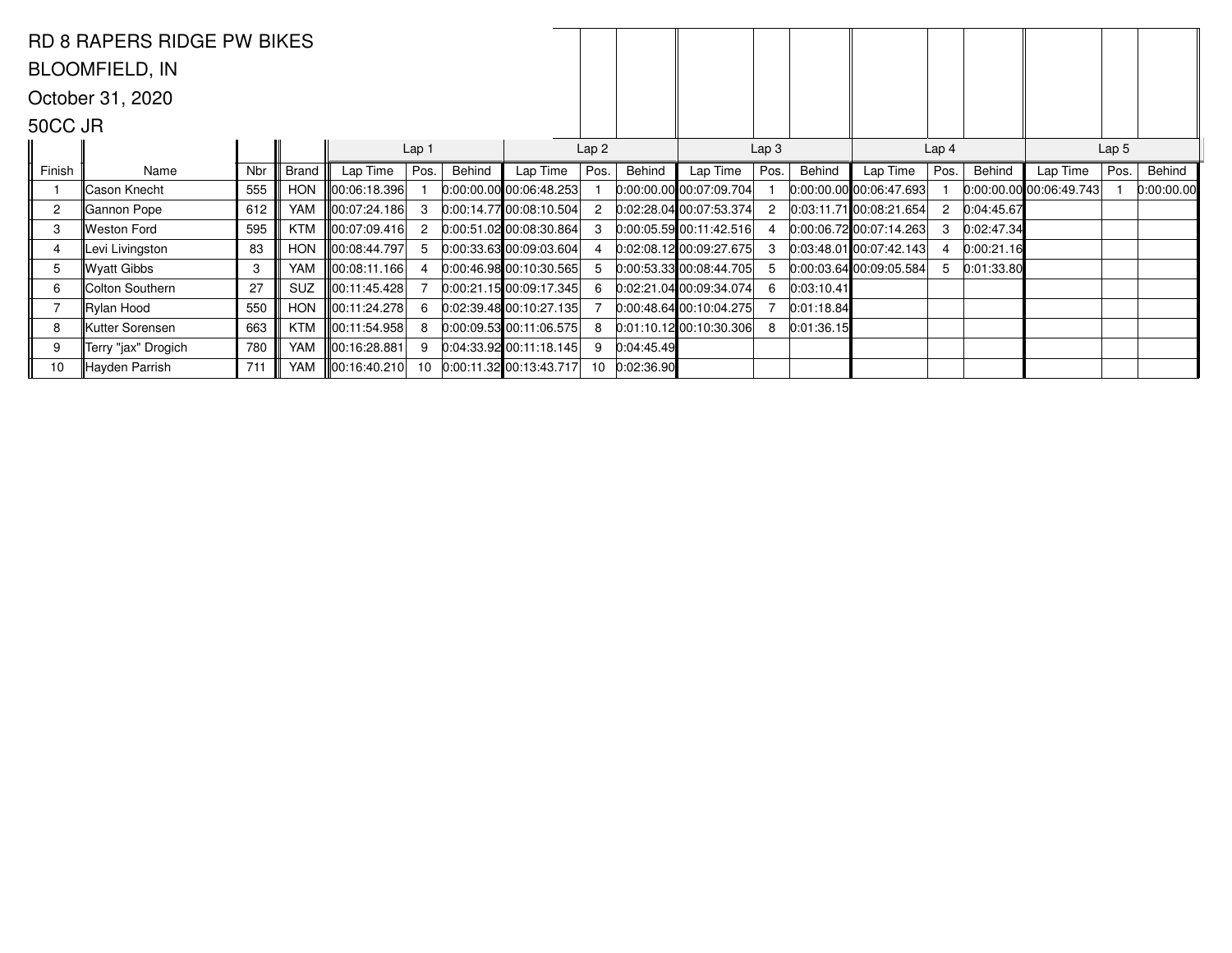|        | <b>RD 8 RAPERS RIDGE PW BIKES</b> |            |              |                    |                  |        |                             |      |            |                             |                  |        |                         |                  |            |          |      |        |
|--------|-----------------------------------|------------|--------------|--------------------|------------------|--------|-----------------------------|------|------------|-----------------------------|------------------|--------|-------------------------|------------------|------------|----------|------|--------|
|        | <b>BLOOMFIELD, IN</b>             |            |              |                    |                  |        |                             |      |            |                             |                  |        |                         |                  |            |          |      |        |
|        | October 31, 2020                  |            |              |                    |                  |        |                             |      |            |                             |                  |        |                         |                  |            |          |      |        |
|        | <b>AUTO INJECT</b>                |            |              |                    |                  |        |                             |      |            |                             |                  |        |                         |                  |            |          |      |        |
|        |                                   |            |              |                    | Lap <sub>1</sub> |        |                             | Lap2 |            |                             | Lap <sub>3</sub> |        |                         | Lap <sub>4</sub> |            |          |      |        |
| Finish | Name                              | <b>Nbr</b> | <b>Brand</b> | Lap Time           | Pos.             | Behind | Lap Time                    | Pos. | Behind     | Lap Time                    | Pos.             | Behind | Lap Time                | Pos.             | Behind     | Lap Time | Pos. | Behind |
|        | Lane Barclay                      | 194        | <b>OTH</b>   | $\ 00:08:56.327\ $ |                  |        | $[0:00:00.00]$ 00:08:24.164 |      |            | $[0:00:00.00]$ 00:07:54.833 |                  |        | 0:00:00.00000:07:37.545 |                  | 0:00:00.00 |          |      |        |
| 2      | Gideon Cruthis                    |            | <b>OTH</b>   | $\ 00:11:33.088\ $ |                  |        | 0.02.36.76 00.17.46.129     | 2    | 0:11:58.72 |                             |                  |        |                         |                  |            |          |      |        |
| 3      | Madilynn Figg                     | 128        | KTM          | 00:20:20.882       |                  |        | 0.08:47.7900:17:02.509      | 3    | 0:08:04.17 |                             |                  |        |                         |                  |            |          |      |        |
|        | Brynleigh Hornor                  | 33         |              | OTH 100:25:29.165  |                  |        | 0.05:08.2800:18:49.829      |      | 0:06:55.60 |                             |                  |        |                         |                  |            |          |      |        |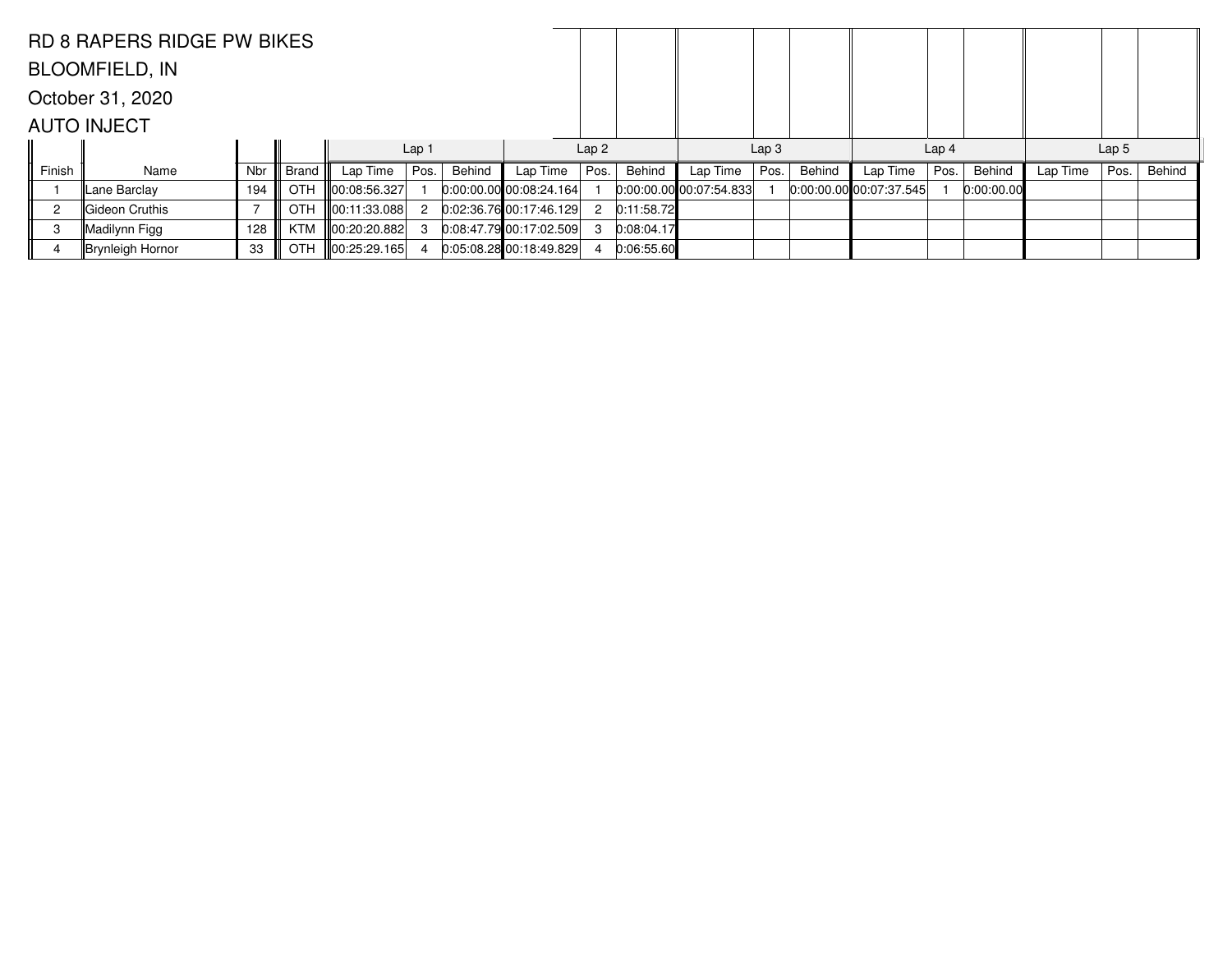|                | <b>RD 8 RAPERS RIDGE PW BIKES</b> |            |       |                    |                  |        |                         |                  |            |                           |                  |        |                             |                  |            |                  |      |        |
|----------------|-----------------------------------|------------|-------|--------------------|------------------|--------|-------------------------|------------------|------------|---------------------------|------------------|--------|-----------------------------|------------------|------------|------------------|------|--------|
|                | <b>BLOOMFIELD, IN</b>             |            |       |                    |                  |        |                         |                  |            |                           |                  |        |                             |                  |            |                  |      |        |
|                | October 31, 2020                  |            |       |                    |                  |        |                         |                  |            |                           |                  |        |                             |                  |            |                  |      |        |
| <b>SHIFTER</b> |                                   |            |       |                    |                  |        |                         |                  |            |                           |                  |        |                             |                  |            |                  |      |        |
|                |                                   |            |       |                    | Lap <sub>1</sub> |        |                         | Lap <sub>2</sub> |            |                           | Lap <sub>3</sub> |        |                             | Lap <sub>4</sub> |            | Lap <sub>5</sub> |      |        |
| Finish         | Name                              | <b>Nbr</b> | Brand | Lap Time           | Pos.             | Behind | Lap Time                | Pos.             | Behind     | Lap Time                  | Pos.             | Behind | Lap Time                    | Pos.             | Behind     | Lap Time         | Pos. | Behind |
|                | Mason Peek                        | 982        | YAM   | $\ 00:06:59.186\ $ |                  |        | 0:00:00.00 00:07:51.954 |                  |            | 0:00:00.00 00:07:28.644   |                  |        | 0:00:00.00 00:06:51.013     |                  | 0:00:00.00 |                  |      |        |
|                | Brody Patterson                   | 55         |       | HON 100:08:13.487  | 2                |        | 0:01:14.30 00:07:58.514 | 2                |            | $0:01:20.86$ 00:07:16.003 | 2                |        | $0:01:08.22$ 00:07:23.914 2 |                  | 0:01:41.12 |                  |      |        |
| 3              | Fallow Kelly                      | 41         |       | YAM 100:19:13.592  | -3               |        | 0:11:00.10 00:15:51.988 | -3               | 0:18:53.57 |                           |                  |        |                             |                  |            |                  |      |        |